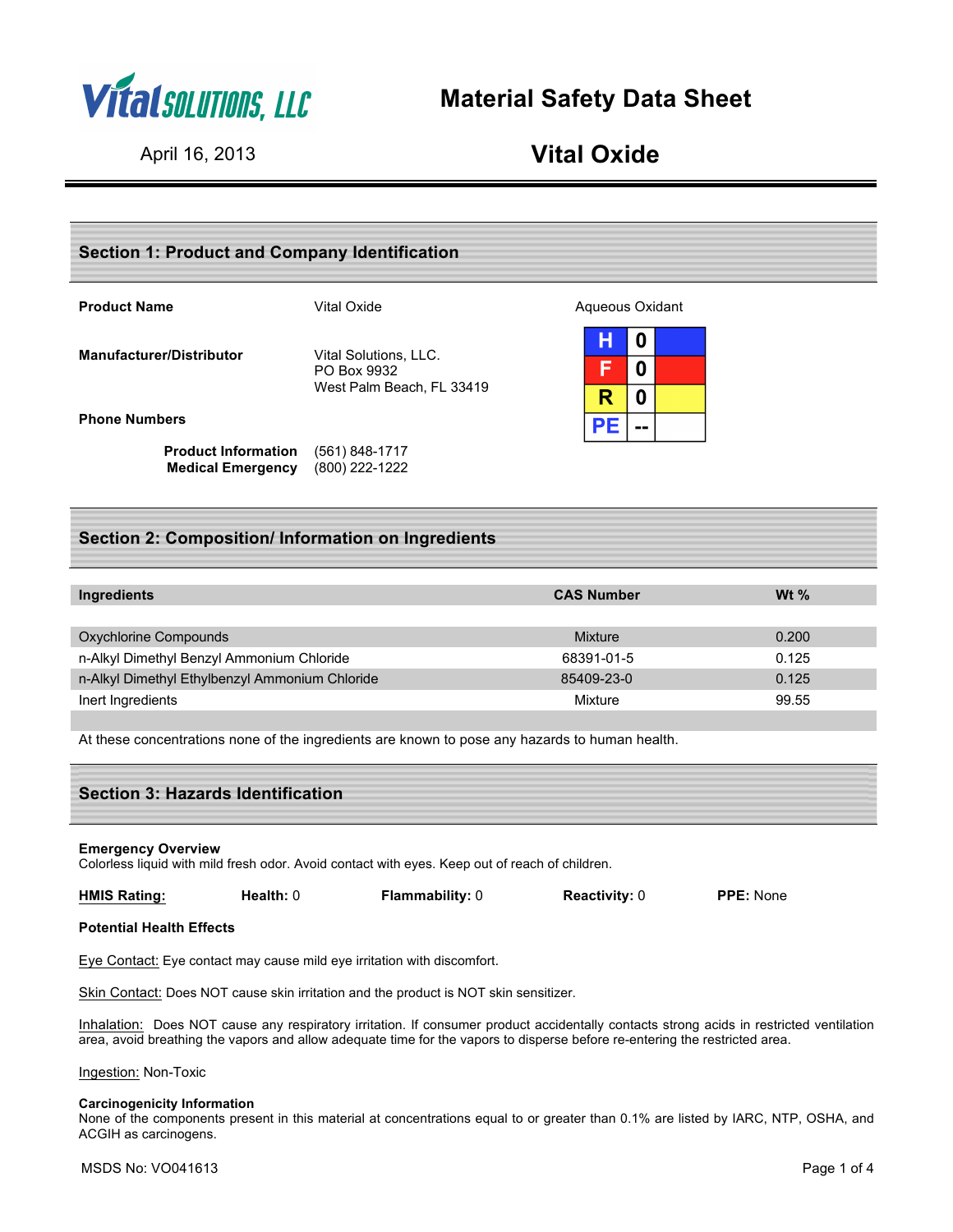### **Section 4: First Aid Measures**

#### **Inhalation**

Does NOT cause any respiratory irritation. If consumer product accidentally contacts strong acids in restricted ventilation area, avoid breathing the vapors, and allow adequate time for the vapors to disperse before re-entering the restricted area.

#### **Skin Contact**

Does NOT cause skin irritation.

#### **Eye Contact**

In case of contact, flush eyes with plenty of water.

#### **Ingestion**

Non-toxic. Give a glass of water.

## **Section 5: Fire Fighting Measures**

**Flammable Properties: Flash Point: Not Available (Non Flammable) <b>Burn Rate: Unknown** 

**Flammable Limits: Lower Flammable Limit:** Not Established **Upper Flammable Limit:** Not Established

**Flammability Classification:** Non-Flammable liquid **Autoignition Temperature:** Not Established

**Hazardous Combustion Products:** Thermal or other decomposition may yield chlorine dioxide or chlorine.

**Extinguishing Media:** N/A (Non-Flammable liquid) **Additional Considerations:** None

**FIRE FIGHTING INSTRUCTIONS:** Non-Flammable liquid

**NFPA Rating: Health:** 0 **Flammability:** 0 **Reactivity:** 0 **PPE:** None

## **Section 6: Accidental Release Measures**

#### **Spill Clean-Up**

No special clean-up measures are required for the consumer product. To avoid the possibility of "bleaching" the spill should be absorbed with paper towels, and the area rinsed with clean water.

#### **Accidental Release Measures**

Spills are slippery and should be cleaned up promptly.

## **Section 7: Handling and Storage**

**Handling:** Keep away from heat and strong acids.

**Storage:** Keep container tightly closed and sealed until ready for use. Keep container in a well-ventilated place. Do not store above 120oF or near fire of open flame. Do not transfer contents to bottles or other unlabelled containers. Do not reuse empty containers. Keep out of reach of children.

**Incompatible materials:** Strong acids

### **Special Packaging Materials:** None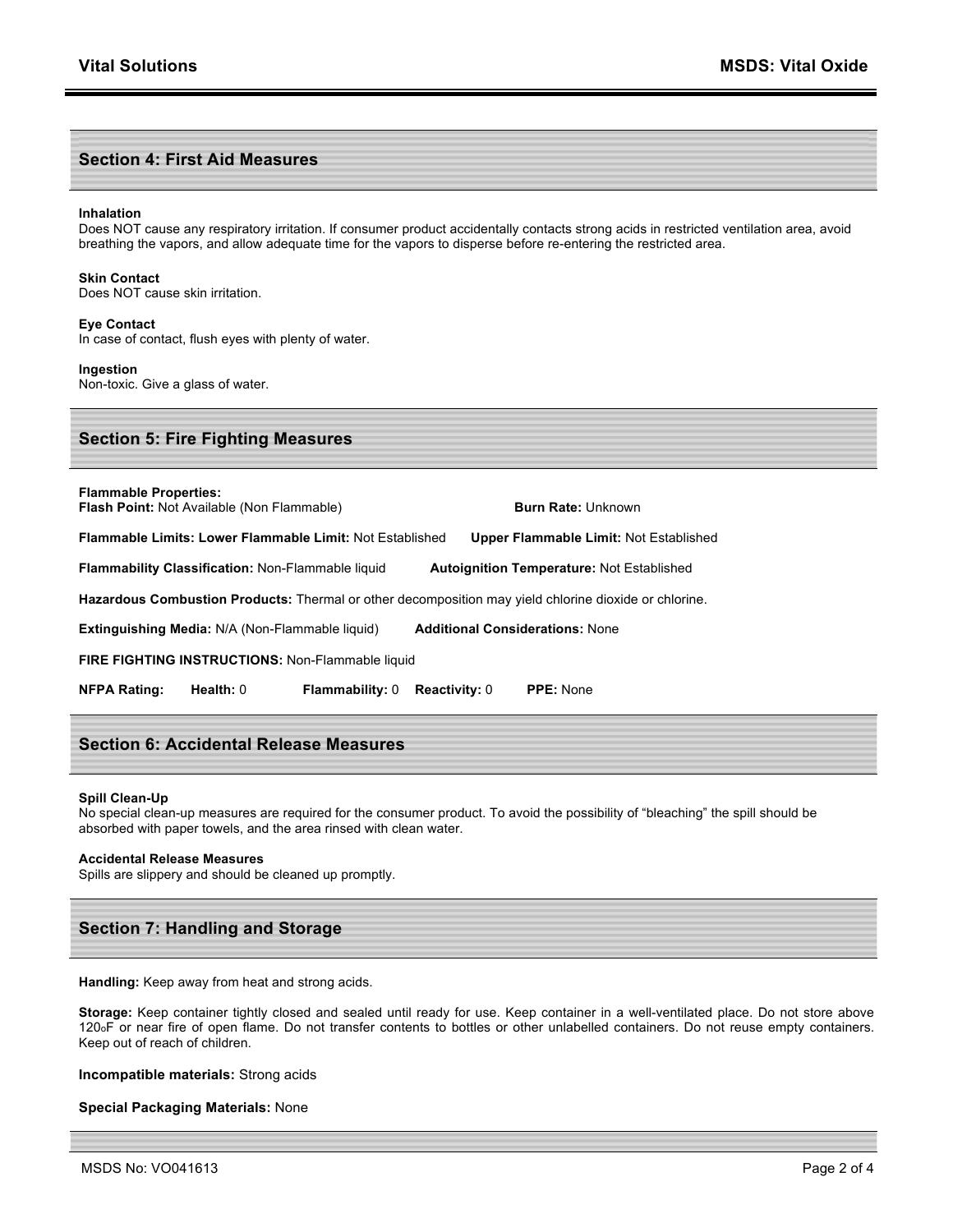## **Section 8: Exposure Control/ Personal Protection**

**Engineering Controls:** Use in adequately ventilated areas.

**Personal Protective Equipment:**

**Eye/Face Protection:** Not required for consumer product.

**Skin Protection:** Not required for consumer product.

**Respirators:** None required for normal use. If consumer product accidentally contacts strong acids in restricted ventilation area, avoid breathing the vapors, and allow adequate time for the vapors to disperse before re-entering the restricted area.

#### **Exposure Limits:**

**Oxychlorine Compounds: n-Alkyl Dimethyl Ethylbenzyl Ammonium Chloride:**

| PEL (OSHA): Not available  | PEL (OSHA):  | Not available |
|----------------------------|--------------|---------------|
| TLV (ACGIH): Not available | TLV (ACGIH): | Not available |

**n-Alkyl Dimethyl Benzyl Ammonium Chloride:**

PEL (OSHA): Not available TLV (ACGIH): Not available

## **Section 9: Physical and Chemical Properties**

| Appearance:                              | Colorless liquid    | Odor:                       | Mild-Fresh    |
|------------------------------------------|---------------------|-----------------------------|---------------|
| <b>Physical State:</b>                   | Liauid              | pH:                         | 8 - 9         |
| Boiling Point (°F):                      | 212                 | <b>Solubility in Water:</b> | 100%          |
| Freezing Point (°F):                     | 32                  | Vapor Pressure (mm Hg):     | Not Availa    |
| <b>Volatile Organic Compounds (VOC):</b> | None                | <b>Evaporation Rate:</b>    | Less than     |
| <b>Specific Gravity:</b>                 | 1.003 @ 68°F (20°C) | Density (lb/gal):           | $8.40 \ @ 68$ |

**Boiling Point (°F):** 212 **Solubility in Water:** 100% **Pressure (mm Hg):** Not Available **Voltation Rate:** Compounds Less than Ether **Specific Gravity:** 1.003 @ 68°F (20°C) **Density (lb/gal):** 8.40 @ 68°F (20°C)

## **Section 10: Stability and Reactivity**

**Conditions to avoid:** Contact with strong acids **Hazardous Polymerization:** Will not occur.

**Chemical Stability:** The product is stable. **Incompatibility with other Materials:** Strong acids

**Hazardous Decomposition Products:** Thermal or other decomposition may yield chlorine dioxide or chlorine.

# **Section 11: Toxicological Information**

**TOXICITY TESTING –** ACUTE **Inhalation** – Studies with Wistar Albino rats exposed to a respirable aerosol made from a solution of Vital Oxide at a level of 2.08 mg/l for four hours resulted in no deaths and no abnormal necropsy observations. **Eye Contact** – Studies with New Zealand white rabbits showed this product is a very mild ocular irritant; mild irritation was observed, but cleared within 24 hours. Skin Contact - Study of dermal toxicity in New Zealand white rabbits showed the product to be non- toxic: Dermal LD50> 5,000 mg/kg of body weight; Study of dermal irritation in New Zealand white rabbits showed the product is not a dermal irritant. In Dermal Sensitization studies, Vital Oxide was determined not to be a sensitizer. **Swallowing** - Acute oral toxicity in albino rats: Non-toxic LD50>5,000 mg/kg of body weight.

**EPA TOXICITY RATING – IV (For all exposure routes)** This is the lowest category on the scale and is designed for substances that are the least hazardous.